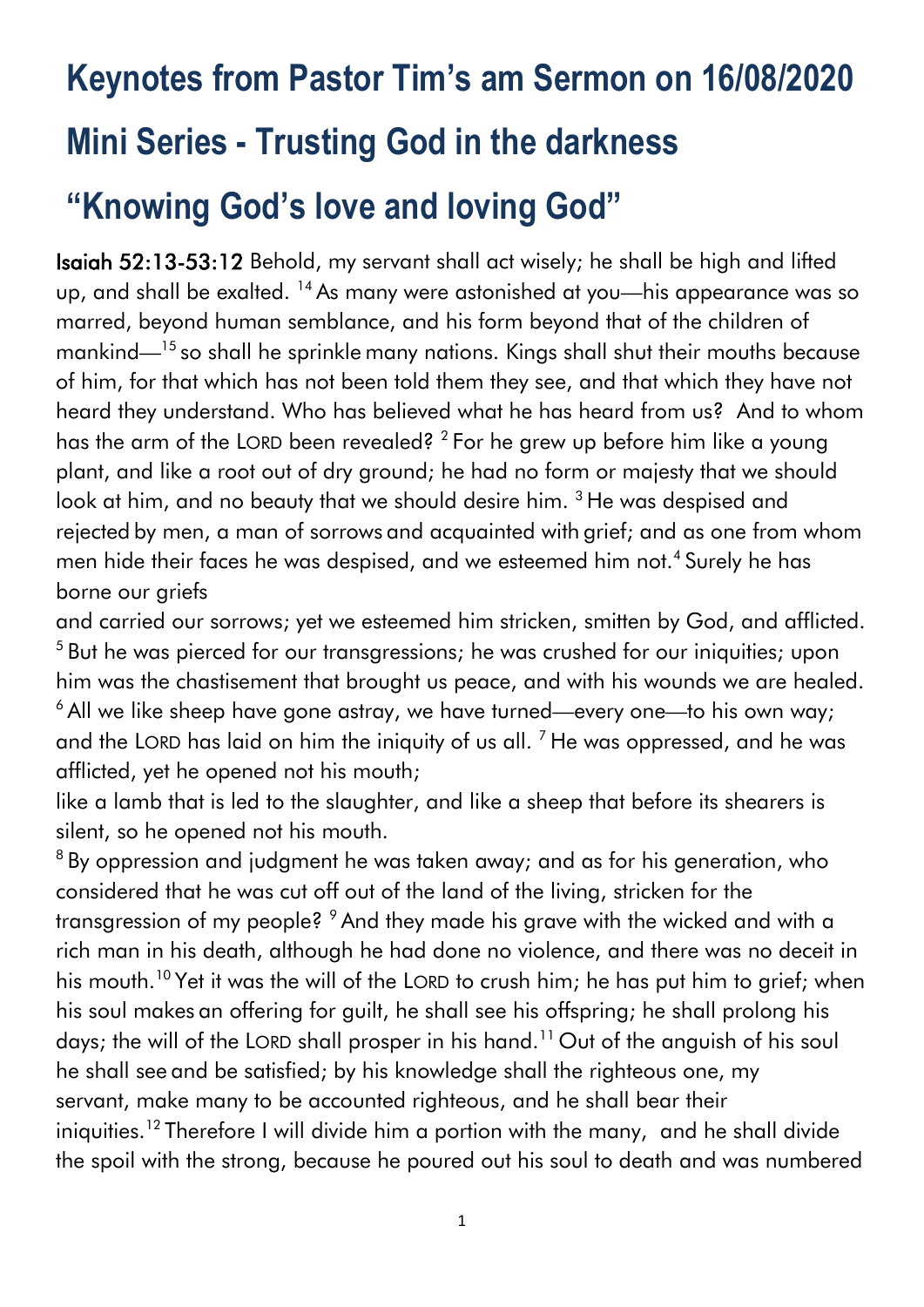with the transgressors; yet he bore the sin of many, and makes intercession for the transgressors.

Puritan writer Samuel Bolton states that 'Death is the godly man's wish'. That seems a shocking statement, but Paul says this in Philippians 1:23: My desire is to depart and be with Christ, for that is far better. For Paul, death would bring him into the presence of Jesus, and that would be far better than life on earth, fruitful though his ministry was. Throughout the centuries, God's people have discovered that their love for Jesus was greater than their love for this life, and they were happy to let go of this world to be with Jesus.

## How do we come to a place where we love Jesus to such an extent that we can think as Paul did?

We do this by spending time with Jesus and hearing him say in his word 'I love you'. Our love for Jesus is a supernatural response to his love for us, and as the Spirit works in our hearts to convince us of that very real eternal love, then we will come to love Jesus more, even to the point where we can identify with Paul.

The place where we see God's love for us most fully demonstrated is in the cross of Christ, and this fourth servant song describes the cross in vivid detail to enable us to see that great love. The very heart of this song speaks of God rescuing us from sin, by satisfying his own justice in his own sacrificial death. In Isaiah 53:4-6, we see supremely the love of Father, Son and Spirit for us. We will never find this sort of love shown to us by anyone else, or through anything else. To really see God's love, we need to consider three aspects of the servant's suffering on our behalf that ought to cause us to stand amazed.

#### 1. Stand amazed at the servant's rejection. Isaiah 53:1-3

Jesus didn't fit with what the people thought the Messiah should be so they didn't believe the message about him (v1). They were disappointed because they wanted a Messiah who was more spectacular:

• His birth and early life looked unimpressive  $(v2a)$  – he was just a carpenter's son from Nazareth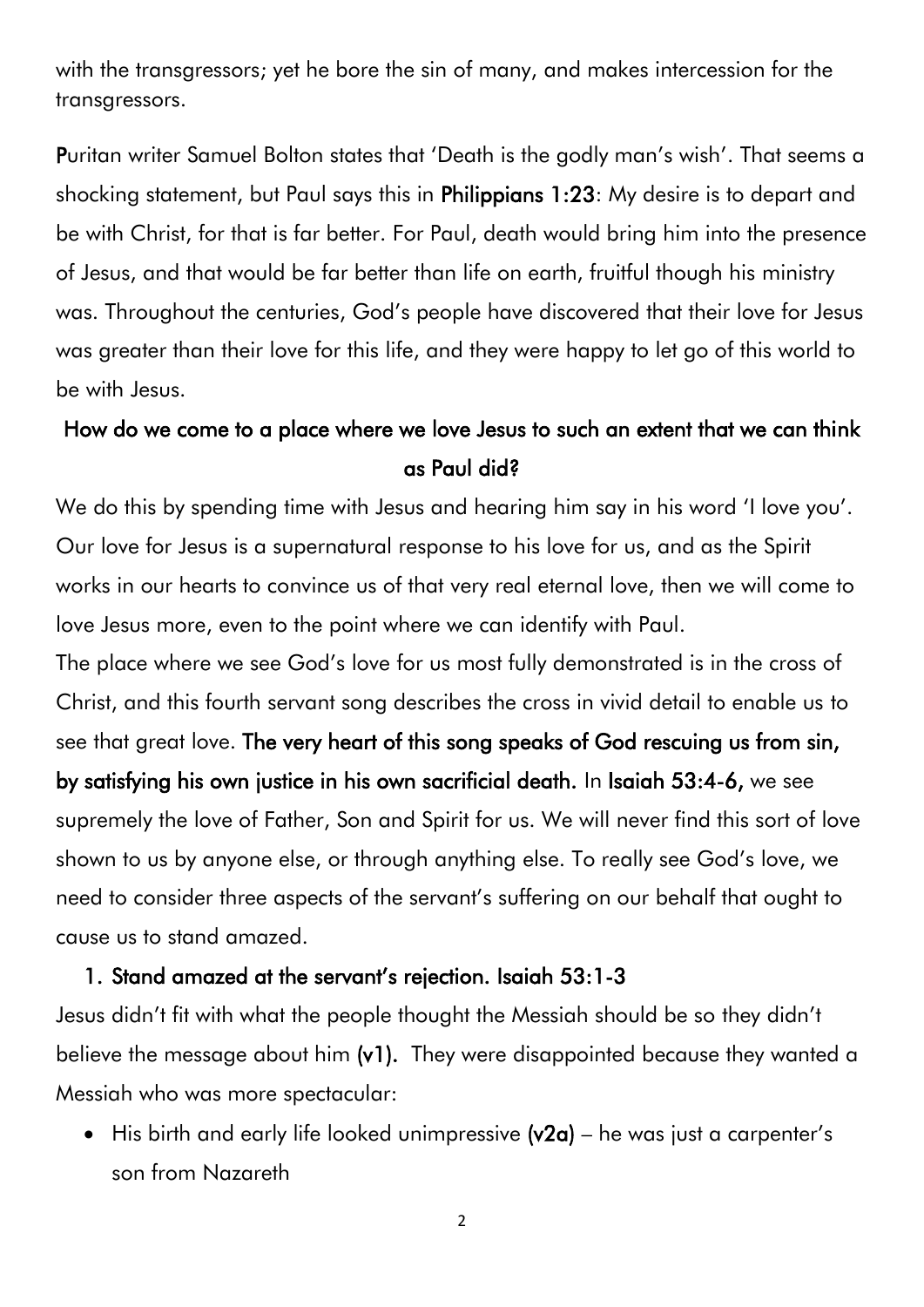• as he grew up, people only saw a human being  $(v2b)$  – he seemed unlikely to be able to save them from their Roman rulers

# They didn't have eyes to see that he was eternal God come from heaven to take human flesh nor were they able to see his majesty, as of the only Son begotten of the Father.

They rejected him, refusing the help of the arm of God. That failure to see the real Jesus is a universal failure and affects us all.

How does anyone come to believe in Jesus? The key to seeing the true Jesus is in the question in v1 - to whom has the arm of the Lord been revealed? It is the revelation of God to our hearts. There can be no true understanding of this servant by human observation alone. God needs to speak spiritual light into our hearts so that we come to see the glory of God in the face of Jesus Christ (2 Cor 4:6). If you have come to see the worth, majesty and beauty of Jesus Christ, it is because God has revealed him to you.

# That is the love of God the Father to you – by his Spirit he has opened the eyes of your heart to see the real Jesus. How can you not love the God who has done this miracle for you?

#### 2. Stand amazed at the servant's oppression. Isaiah 53:7-8

700 years before Jesus walked the earth, Isaiah talks about his trial and the injustice of the court. It is clear that Jesus was innocent of any crime (v9). He is God's righteous servant, yet he was condemned to death. The people God had ordained to ensure justice was done denied Jesus any justice.

As High Priest, Caiaphas:

- Was God's representative on earth to mediate for the people
- Had knowledge of God's law, and would have known that he required justice, yet together with his father-in-law, brought in false witnesses to lie about Jesus

As King of Israel, Herod:

• Failed to act in the best interests of his subject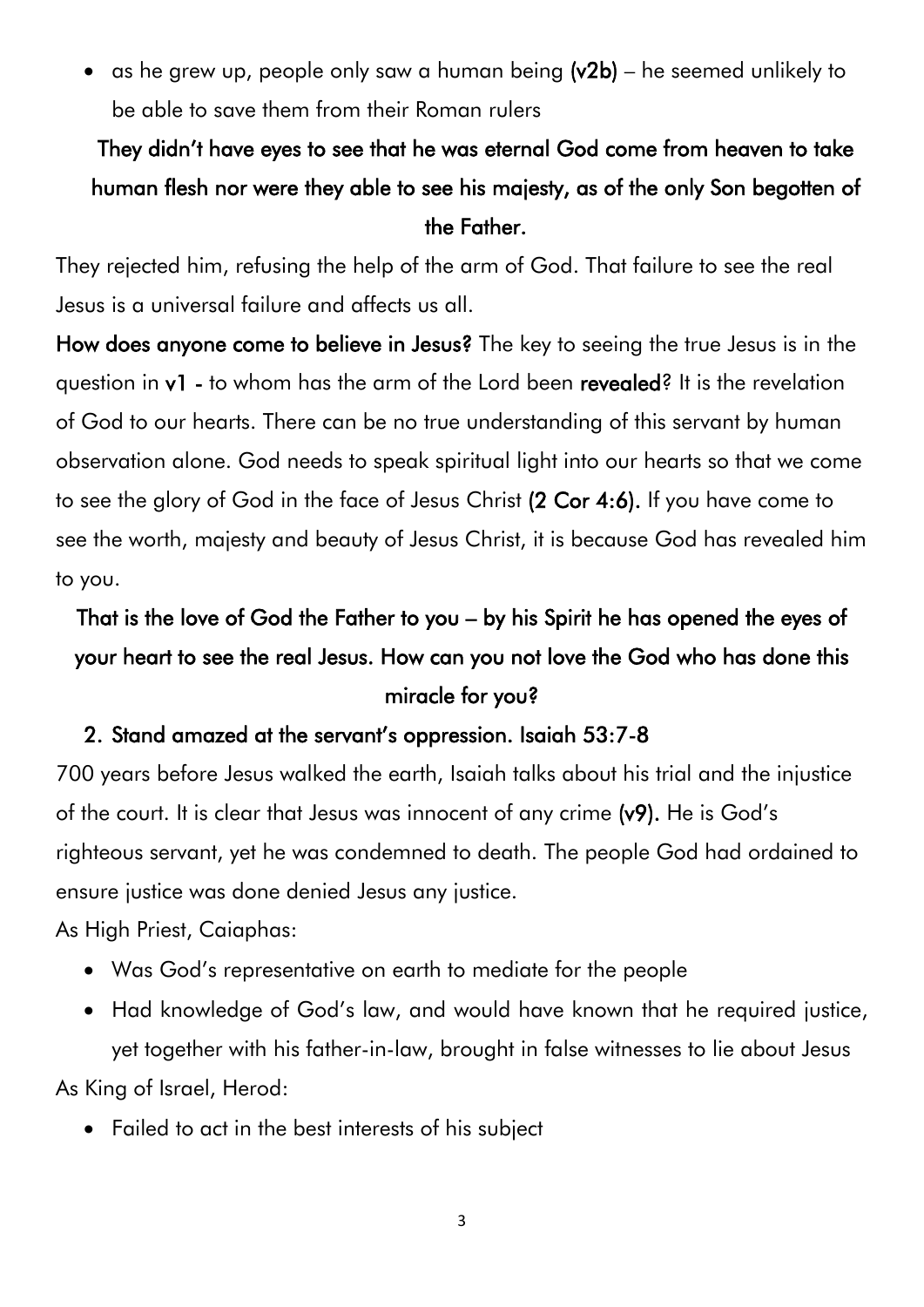• Just wanted to have his curiosity satisfied by meeting Jesus, having heard about his miracles

As Roman Governor, Pilate:

- Was appointed by Rome to ensure prisoners had a fair trial
- Knew Jesus was innocent, and even said so publicly but chose to pervert justice and wash his hands of Jesus

All three treated Jesus as if he was guilty of breaking Roman law, and more shockingly God's law, (even though Jesus himself is the lawgiver). Yet Jesus never protests his innocence. Had he done so, he could have walked away as a free man. The gospel accounts of his life show that he was always able to silence his opponents.

## Why didn't he do the same this time? We truly need to:

## 3. Stand amazed at the servant's substitution (Isaiah 53:4)

We might wonder what he has done wrong, to be stricken and smitten by God. After all, Isaiah has told us that the servant is innocent (v9) and God has called him the righteous one (v11).

He is not dying for anything he has done wrong – instead he is dying for our sin. (v5) Jesus' death was both punitive and substitutionary.

- God is striking his Son this is the language of punishment
- Jesus is being punished for our sin this is substitutionary

Father, Son, and Holy Spirit are affected by our sin. All three persons of the Trinity are committed to the destruction of sin, and the liberation of humanity from its curse. As God in human flesh, Jesus went willingly to the cross to suffer the punishment our sin deserves. What was that sin?

### • V6 speaks of a sheep that has chosen to leave the care of the shepherd and fend for itself.

• Paul says this in Romans 1:19-21: For what can be known about God is plain to them, because God has shown it to them. <sup>20</sup> For his invisible attributes, namely, his eternal power and divine nature, have been clearly perceived, ever since the creation of the world, in the things that have been made. So they are without excuse. <sup>21</sup> For although they knew God, they did not honour him as God or give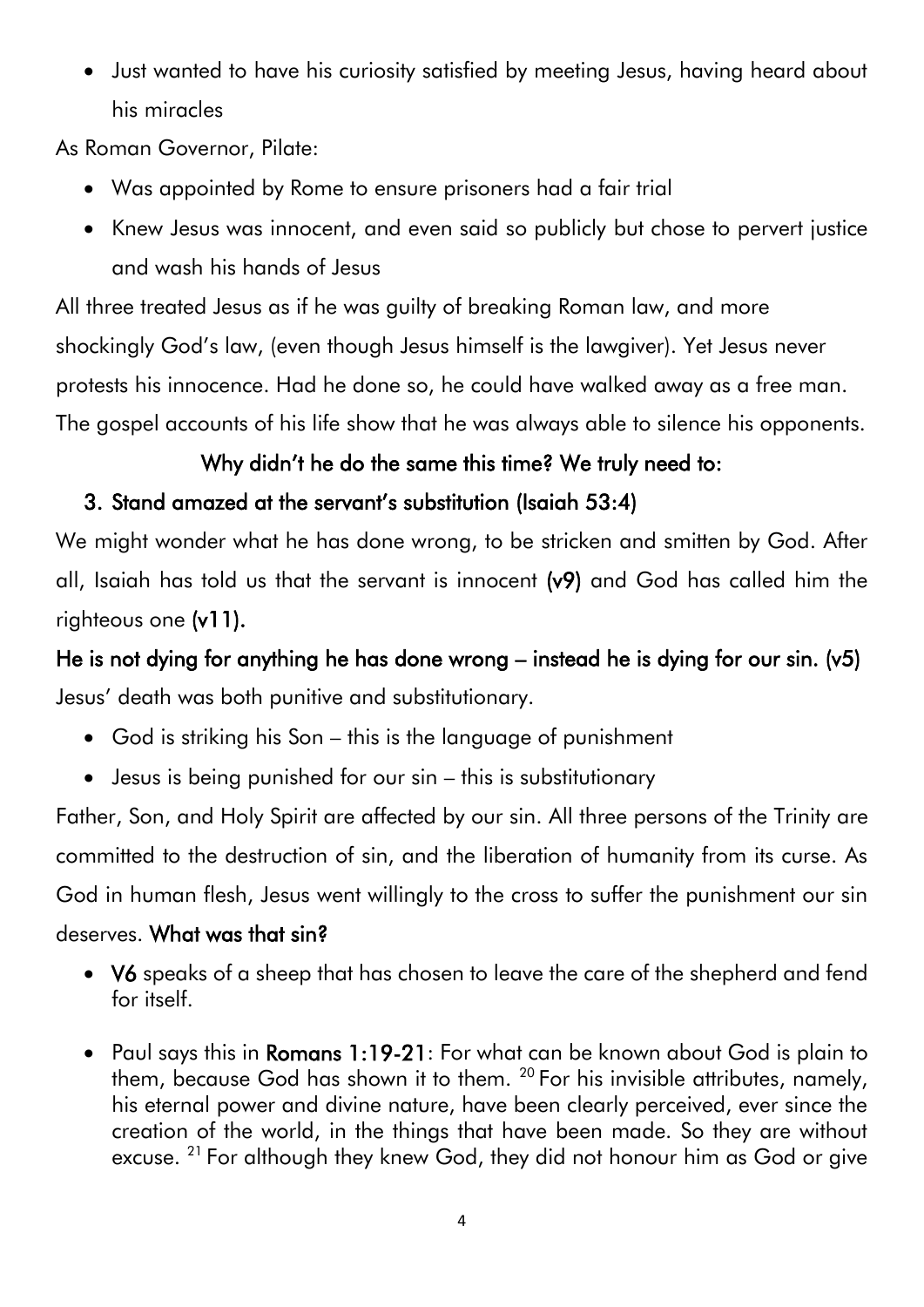thanks to him, but they became futile in their thinking, and their foolish hearts were darkened.

We may think of sinners as being thieves, murderers or drug dealers, for example, and of course they are, but both Isaiah and Paul tell us that sinners are those who choose to enjoy all of God's blessings, as they live in the world he has created, but never give him so much as a single thought. The God of the Bible is:

- A personal God who minds very much when his name is used as a swear word
- A God who is holy and doesn't like human beings living against his created pattern
- A God who is Trinity Father, Son and Holy Spirit

The greatest sin is to be so estranged from this God that you totally ignore him and so opposed to him that you never seek him or come to know him.

# It is that sin which God has placed on the Lord Jesus Christ and for which he has been punished in our place so that we can be reconciled to God.

#### Here is the love of God displayed for us:

- The love of the Father as he sends his own Son in order to secure our salvation
- The love of the Son as he willingly offers himself up to death on the cross, taking our sin on himself and being punished in our place
- The love of the Spirit as he opens our eyes to see the worth and glory of Christ, and come to trust him with the salvation of our souls

Will you spend more time coming to know this God who has loved you? Jesus is more excellent person than any other person alive. The more time you spend with him as you read the Bible and ask him to reveal himself to you, coming to him in prayer, the more you will come to love him.

The more you love him, the more you will long to be with him, where he is. If Jesus is a stranger to you, and you love your sin more than you love Jesus, then please hear the end of the quote we started with – Death is the godly man's wish, the wicked man's fear. If you are not trusting in Jesus alone to save you, you rightly fear death because you will have to suffer the punishment for your sin